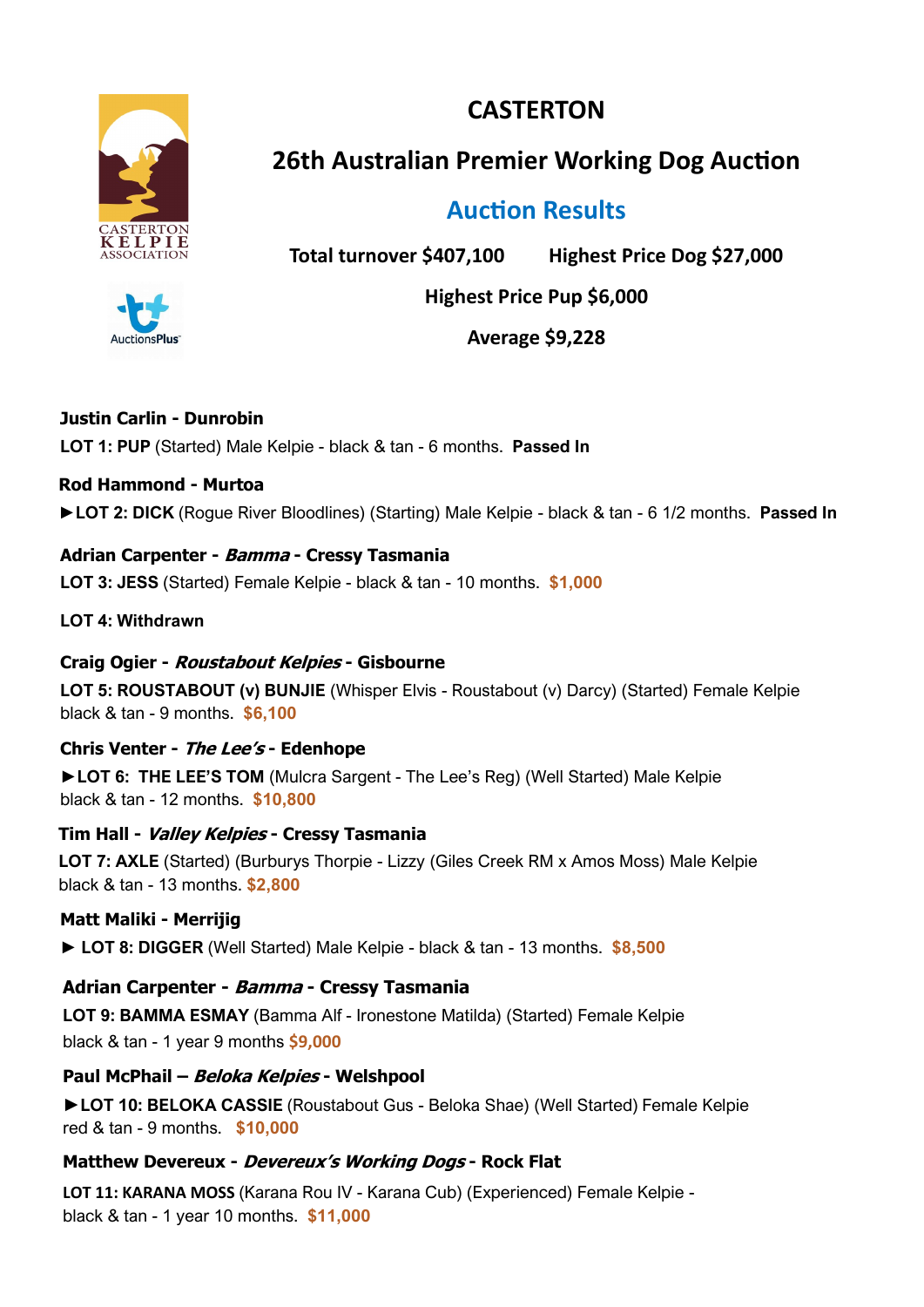# **Clint Shelton - Island Kelpies - Cressy Tasmania**

**LOT 12: ISLAND DIESEL** (Pandara Devil - Island Tas) (Well Started) Male Kelpie black & tan - 1 year 10 months **\$10,000**

# **Ros Reynolds - Hexham**

**►LOT 13: GETTEM MOLLY** (Eveready Roy II - Eveready Grace) (Trained) Female Kelpie black & tan - 2 years. **\$10,000**

# **Simon McGee - Cressy**

**LOT 14: SPIKE** (Trained) Male Kelpie - red - 2 years 2 months. **\$6,500**

# **Ben Bowman - Bowman Kelpies - Leongatha**

**►LOT 15: SCROUNGER** (GoGetta Clue - O'Loughlin's Gem) (Experienced) Male Kelpie black & tan - 2 years 7 months. **\$18,000**

# **Kahlee O'Leary - Dubbo**

**LOT 16: HAZELDELL KIMMY** (Gilescreek Reg - Nomak Meg) (Experienced) Female Kelpie black & tan - 2 years 9 months. **\$27,000 HIGHEST PRICED VENDOR 2022**

# **Craig Ogier - Gisborne**

**LOT 17: BLUEY** (Experienced) Male Kelpie - black & tan - 3 years 2mths. **\$4,500**

# **Jacinta Whitfield - Millicent**

**LOT 18: WYANBAH RAFFLE (Ticket)** (Orjagarden (NY) Chance - Capree Lynn) (Experienced) Male Kelpie - black & tan - 4 years & 9 months. **\$7,500**

# **Rod Hammond - Murtoa**

**►LOT 19: REV** (Station Bred - Tundabardi Cook) (Experienced) Female Kelpie - red & tan 5 years 1 months. **Passed In** 

# **Mark Ison - Kamarooka - Quantong**

**►LOT 20: KAMAROOKA SKY** (Sunraysia Mate II - Kamarooka Cleo) (Well Started) Female Kelpie red - 2 years 9 months. **\$8,000**

# **Jack Leonard - Warrock**

**LOT 21: SALLY** (Experienced) Female Kelpie - black & tan - 2 years 3 months. **\$26,000**

# **LOT 22: Withdrawn**

# **Clint Shelton - Island Kelpies - Cressy Tasmania**

**LOT 23: ISLAND BEAR** (Pandara Jimmy - Pandara Zoe) Well Started Male Kelpie black & tan - 1 year 11 months. **\$10,000**

# **Christian Peacock - Ovata - Stockyard Hill**

**LOT 24: EUREKA WHIP** (Sunraysia Mate II - Eureka Pepper) (Trained) Male Kelpie black & tan - 1 year 9 months. **\$11,500**

# **Bree Cudmore - Vera - Warncoort**

**LOT 25: HOPKINSRIVER JUDDY** (Capree Pride - Sunraysia Rita) (Well Started) Male Kelpie black & tan - 1 year 8 months. **\$13,500**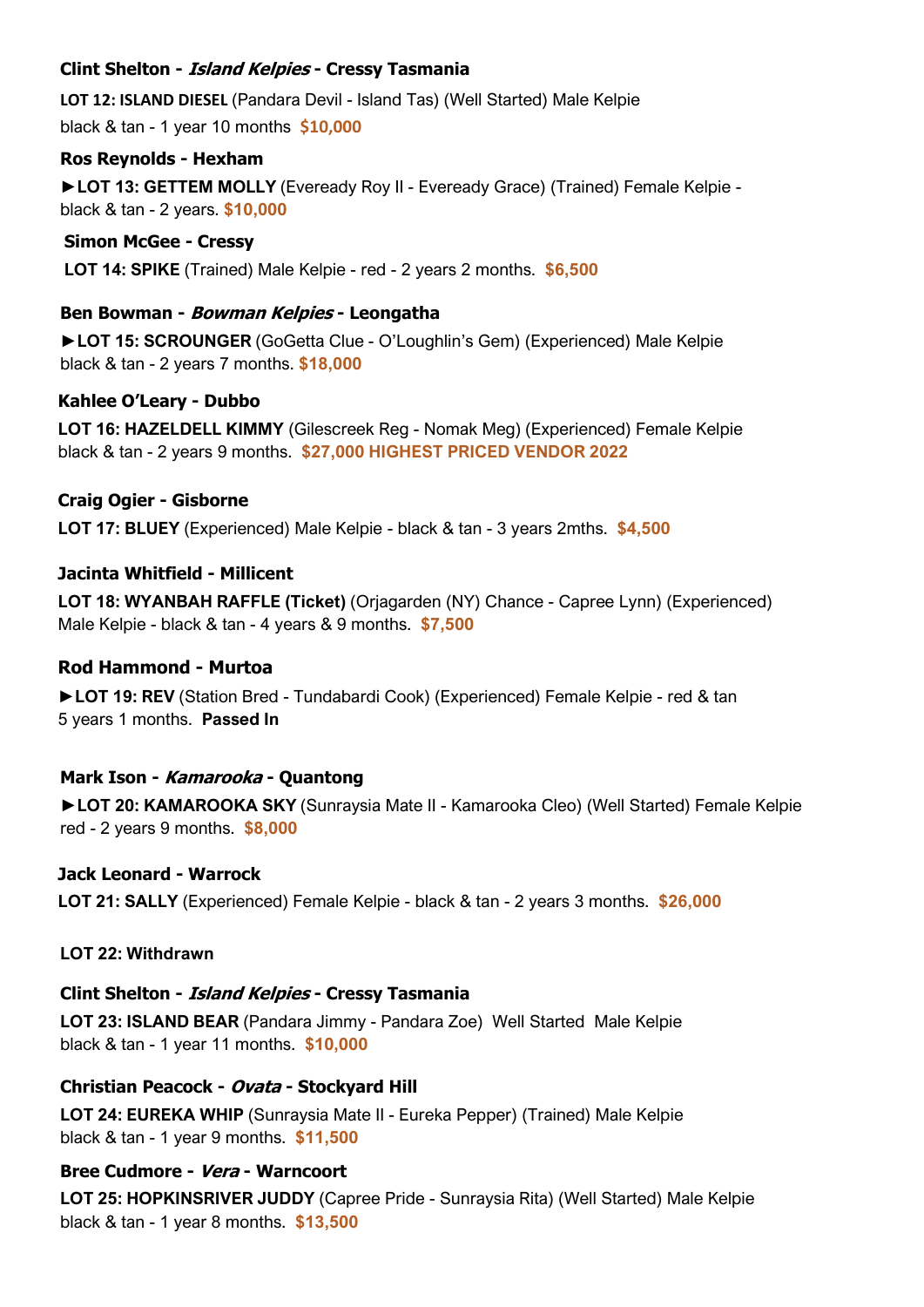# **Neil Fitzgerald - Tarrenlea**

**►LOT 26: SALTPAN OAKLEY** (McDougall's Champ - Glencairn Molly) (Trained) Male Kelpie black & tan - 1 year 3 months**. \$8,000**

**LOT 27: Withdrawn**

**Justin Carlin - Dunrobin LOT 28: JENNY** (Started) Female Kelpie - black & tan - 9 months. **\$6,000**

# **Cheryl Perkins - Bairnsdale**

**►LOT 29: ROXY** (Nomak Ace - Station Bred Suey) (Started) Female Kelpie black & tan - 7 months. **\$3,800**

#### **Rod Hammond - Murtoa**

**►LOT 30: BILL** (Station Bred - Rev) (Well Started) Male Kelpie - red & tan - 6 months. **\$6,000**

#### **Paul Macphail - Beloka - Welshpool**

**►LOT 31: BELOA STANLEY** (Beloka Whity (Ned) - Beloka Gypsy II) (Started) Male Kelpie red & tan - 5 months. **\$8,000**

#### **Daniel Lutz - Loffler - Henty**

**►LOT 32: GEM** (Pomanda Sage II (Zepp) - Station Bred Crystal) (Starting) Female Kelpie black & tan - 5 months. **\$4,500**

#### **Mitch Jubb - Hopskinriver - Hexham**

**►LOT 33: PUNK** (Hilton's Flynn - Sunraysia Annie) (Starting) Male Kelpie black & tan - 5 ½ months. **\$2,200**

# **Tom Austin - Elfinvale Stud Kelpies - Melville Forest**

**► LOT 34: ELFINVALE DUSTY** (Elfinvale Rex II - Elfinvale Bella) (Started) Female Kelpie red & tan – 5 1/2 months. **\$12,000**

#### **Ash Caruana - Caruana Kelpie Stud - Glenthompson**

**LOT 35: CARUANA BANDIT** (Allstates Bettes - GoGetta Xena) (Starting) Male Kelpie black & tan - 7 months. **\$5,500**

#### **Sarah Lee - The Lee's - Edenhope**

**►LOT 36: THE LEE'S BEAST** (Mulcra Sargent - The Lee's Disco) (Started) Male Kelpie black & tan - 12 months**. \$24,000**

**LOT 37: Withdrawn**

#### **Jake Last - Willaroan - Camperdown**

**►LOT 38: KEL** (Station Bred Baz - Allstates Meg) (Well Started) Female Kelpie red & tan - 1 year 5 months. **\$4,600**

# **Matthew Devereux - Devereux's Working Dogs - Rock Flat**

**LOT 39: BARRU ROO** (Barru Luke - Timberhills Ruth) (Experienced) Male kelpie red & tan 1 year 11 months. **\$10,000**